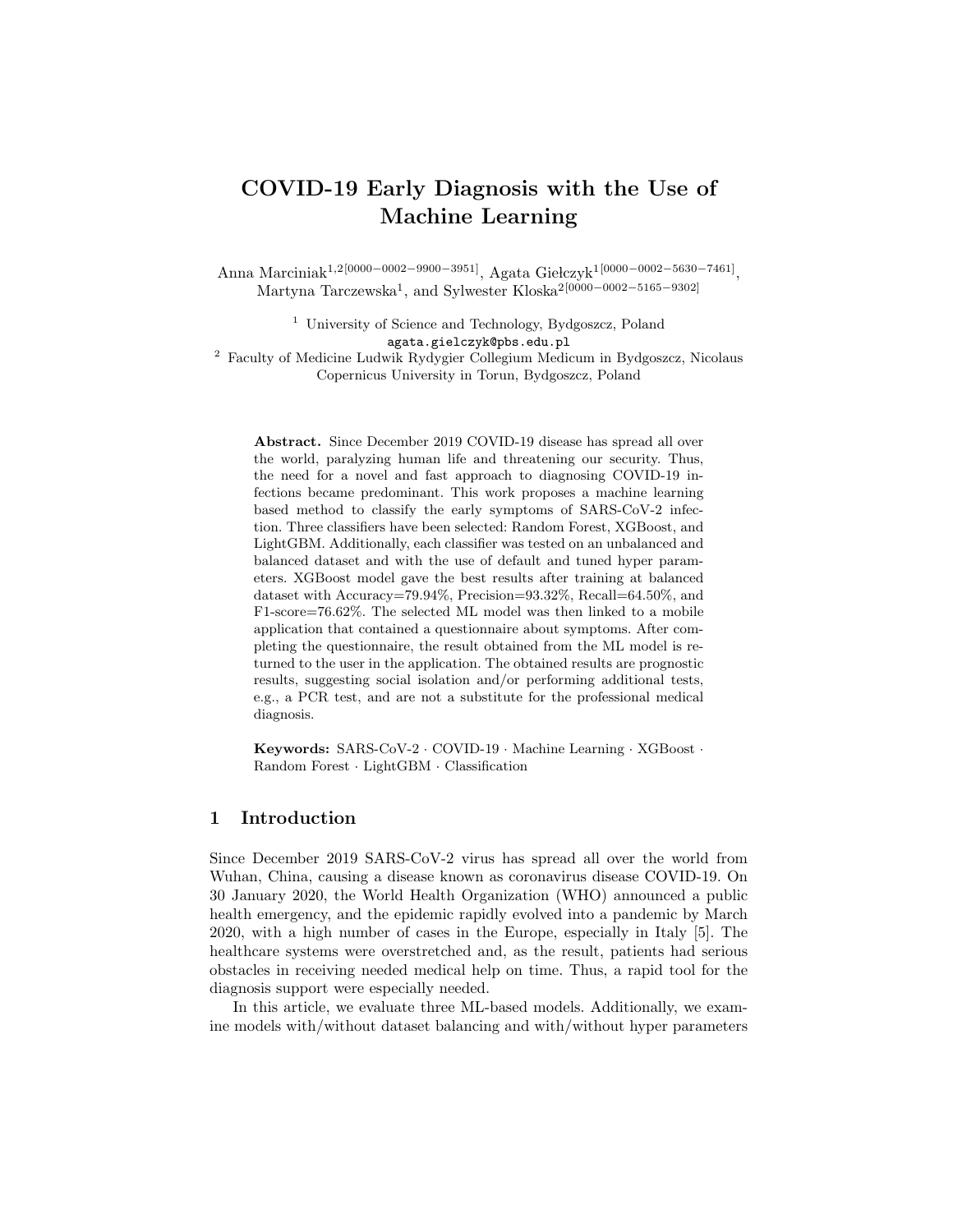A. Marciniak et al. 204

tuning. We propose also a mobile application that can be used for COVID-19 self diagnosis. The proposed application cannot substitute the professional medical diagnosis, but it can be the first tool used in triaging system at medical centres. It uses the machine learning methods for binary classification (COVID positive vs COVID negative). The article is constructed as follows. In section 2, we describe the materials and methods, in section 3 we provide the obtained results. The last section contains the conclusions and future possibilities.

# 2 Materials and Methods

The schema of the proposed application and the machine learning-based pipeline are presented in Fig. 1. In the top part of the figure the machine learning process can be observed. We provided the data, processed them and finally, we used them in order to develop the ML models. Then, we performed experiments and the most promising model was implemented in the mobile application. In the bottom part of the figure the use of the application is presented. Firstly, the user fulfill the questionnaire. Then, the answers are analysed by the ML-based model and the application provides the result - COVID positive or negative.



Fig. 1. The overview of the proposed method

#### 2.1 Dataset and Data Pre-processing

In this research, we used the dataset provided by Yazeed Zaobi [7]. The dataset was created from the data gathered in Israel. It contains the following pieces of information: date of test, cough, fever, throat soreness, breath shortness, headache, age 60 and above, gender, and test indication. All negative and positive COVID-19 cases in this dataset were confirmed via RT-PCR assay.

Firstly, the column 'date of test' was removed due to its irrelevance. Secondly, all the uncertain COVID results were removed. Then, all the data were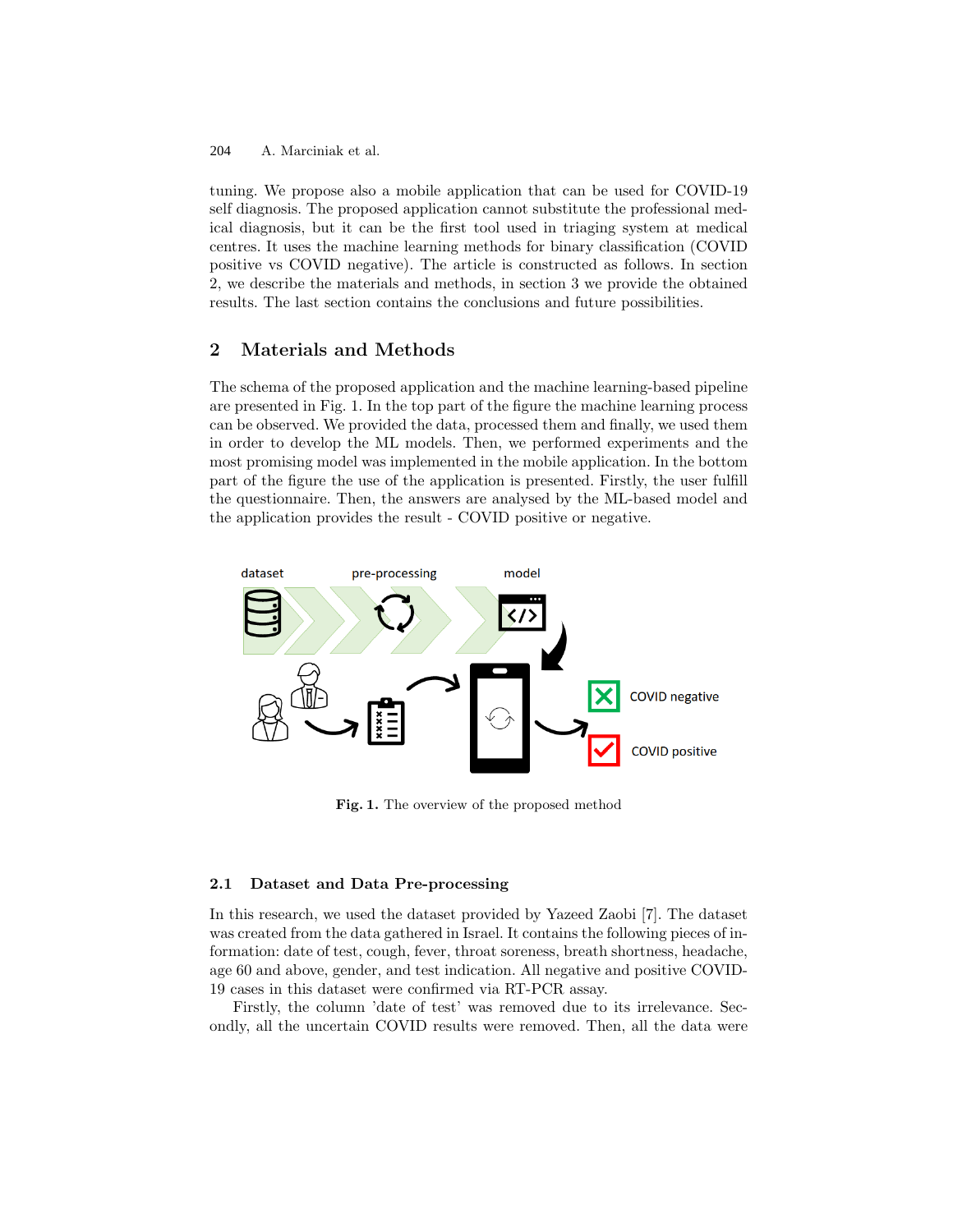converted into a numerical format. After the pre-processing dataset contained 2 701 378 observations. In the research we used two separable subsets with random elements: 80% of data for training and 20% for testing. Due to the significant lack of balance in the dataset (90% of observations was COVID negative), we decided to use the dataset with and without balancing. The balancing was ensured by the SMOTE algorithm [1].

#### 2.2 Classification

In the classification step of the method we implemented and evaluated three ML-based models: Random Forest (used also in [2]), XGBoost [3] and LightGBM [4]. All models were evaluated in four different experiments - on unbalanced and balanced dataset, and with different hyper parameter values - default and tuned using the Optuna framework [6].

# 3 Results

The results of the conducted research are presented in Table 1. It presents the evaluation of three models by Accuracy, Precision, Recall, and F1-score. In the table, we additionally provide two time related parameters: time of learning and time of predicting. The results in time domains were evaluated using the Google Colaboratory environment. Individual classifiers results do not differ significantly for different research variants. However, for XGBoost classifier (marked in bold in Table 1) trained on default hyper parameters and balanced dataset the evaluation measures and time are the most promising, namely Accuracy=79.94%, Precision=93.32%, Recall=64.50%, and F1-score=76.62%.

Table 1. The obtained results: Accuracy, Precision, Recall, F1-score, Training time, and Prediction time for Random Forest, XGBoost, and LightGBM, both with and without balancing and hyper parameters tuning

| Model            | Hyper      | Data         | Acc.   | Prec.                | Recall | F <sub>1</sub> -score | Training | Pred.               |
|------------------|------------|--------------|--------|----------------------|--------|-----------------------|----------|---------------------|
|                  | parameters | balance      |        |                      |        |                       | times    | time <sup>[s]</sup> |
| Random<br>Forest | Default    | None         | 0.9395 | 0.6489               | 0.5593 | 0.6008                | 109      | 4.68                |
|                  |            | <b>SMOTE</b> | 0.7993 | 0.9332               | 0.6447 | 0.7626                | 279      | 0.925               |
|                  | Optuna     | None         | 0.9395 | 0.6489               | 0.5594 | 0.6008                | 604      | 2.58                |
|                  |            | <b>SMOTE</b> | 0.7993 | 0.9332               | 0.6447 | 0.7626                | 844      | 2.61                |
| XGBoost          | Default    | None         | 0.9386 | 0.6517               | 0.5274 | 0.5830                | 98       | 0.942               |
|                  |            | <b>SMOTE</b> |        | 0.7994 0.9332 0.6450 |        | 0.7628                | 199      | 0.197               |
|                  | Optuna     | None         | 0.9395 | 0.6489               | 0.5593 | 0.6009                | 857      | 3.37                |
|                  |            | <b>SMOTE</b> | 0.7994 | 0.9332               | 0.6450 | 0.7628                | 954      | 0.338               |
| LightGBM         | Default    | None         | 0.9396 | 0.6492               | 0.5594 | 0.6010                | 20.3     | 1.79                |
|                  |            | <b>SMOTE</b> | 0.7994 | 0.9332               | 0.6450 | 0.7628                | 52.1     | 0.323               |
|                  | Optuna     | None         | 0.9396 | 0.6493               | 0.5593 | 0.6009                | 34.1     | 2.21                |
|                  |            | <b>SMOTE</b> | 0.7995 | 0.9325               | 0.6458 | 0.7631                | 55.6     | 0.295               |